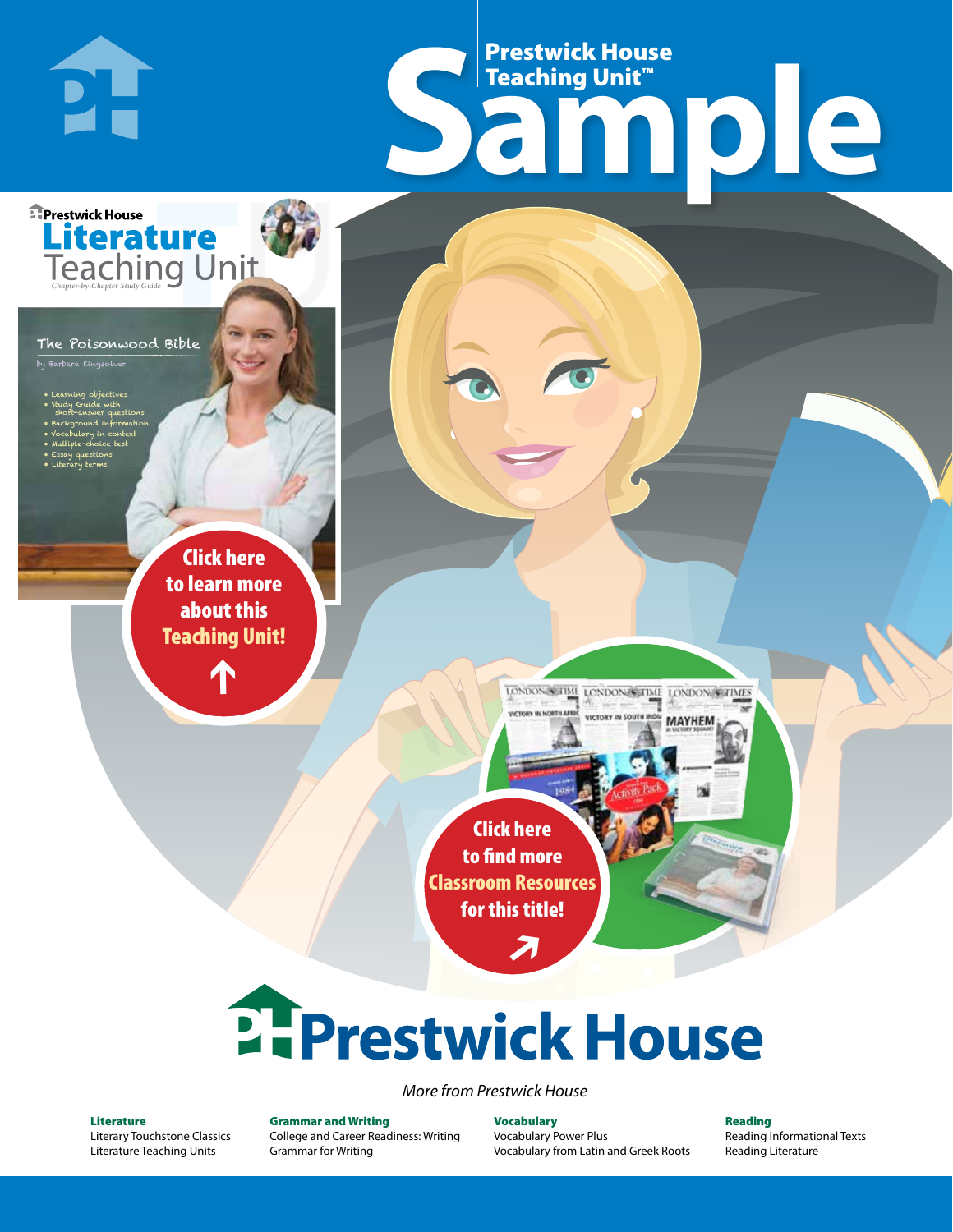

## by Barbara Kingsolver

- Learning objectives
- Study Guide with short-answer questions
	- Background information
	- Vocabulary in context
		- Multiple-choice test
			- Essay questions
				- Literary terms

## **Ellergetwick House**

**P.O. Box 658, Clayton, DE 19938 www.prestwickhouse.com 800.932.4593**

**ISBN: 978-1-60389-146-2**

**Copyright ©2017 by Prestwick House Inc.**

**All rights reserved. No portion may be reproduced without permission in writing from the publisher.** 

**Item No: 303269**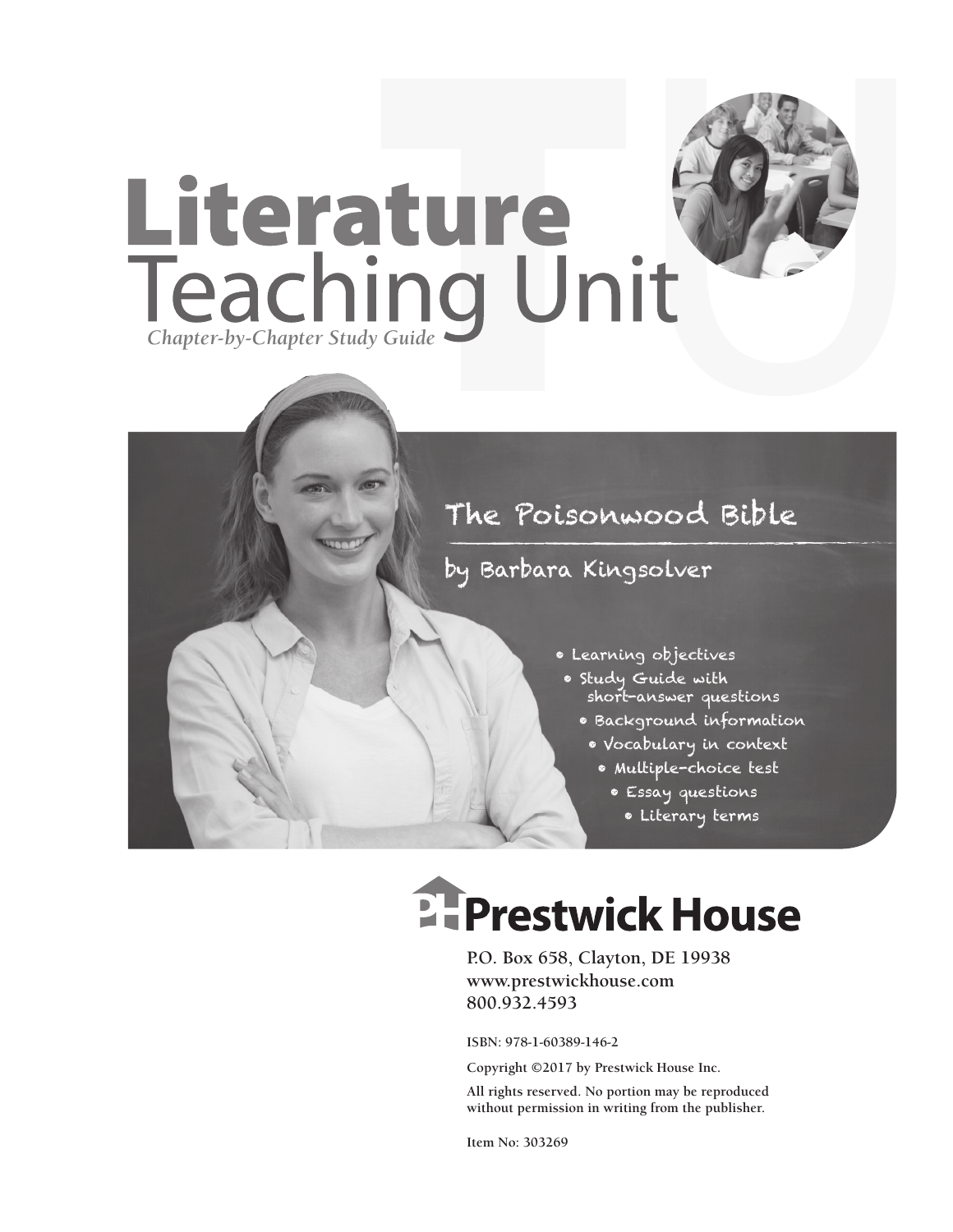## **Objectives**

*By the end of this Unit, the student will be able to*

- 1. find historical and biblical allusions in the story.
- 2. identify and understand the author's use of foreshadowing.
- 3. explain a change in one character or in each of the characters.
- 4. identify essential conflicts and their resolutions.
- 5. find examples of simile and metaphor in the text.
- 6. explain the historical context of the Congo at the time the novel is set.
- 7. map the character development of Nathan as the antagonist.
- 8. define and identify the literary elements the author employs.
- 9. explain the style and tone of each of the narrative voices in the novel.
- 10. identify and explain the significance of motifs in the story.
- 11. compare and contrast the cultural values of the Price family to the cultural values of their Congolese neighbors.
- 12. identify and explain ironic elements in the novel.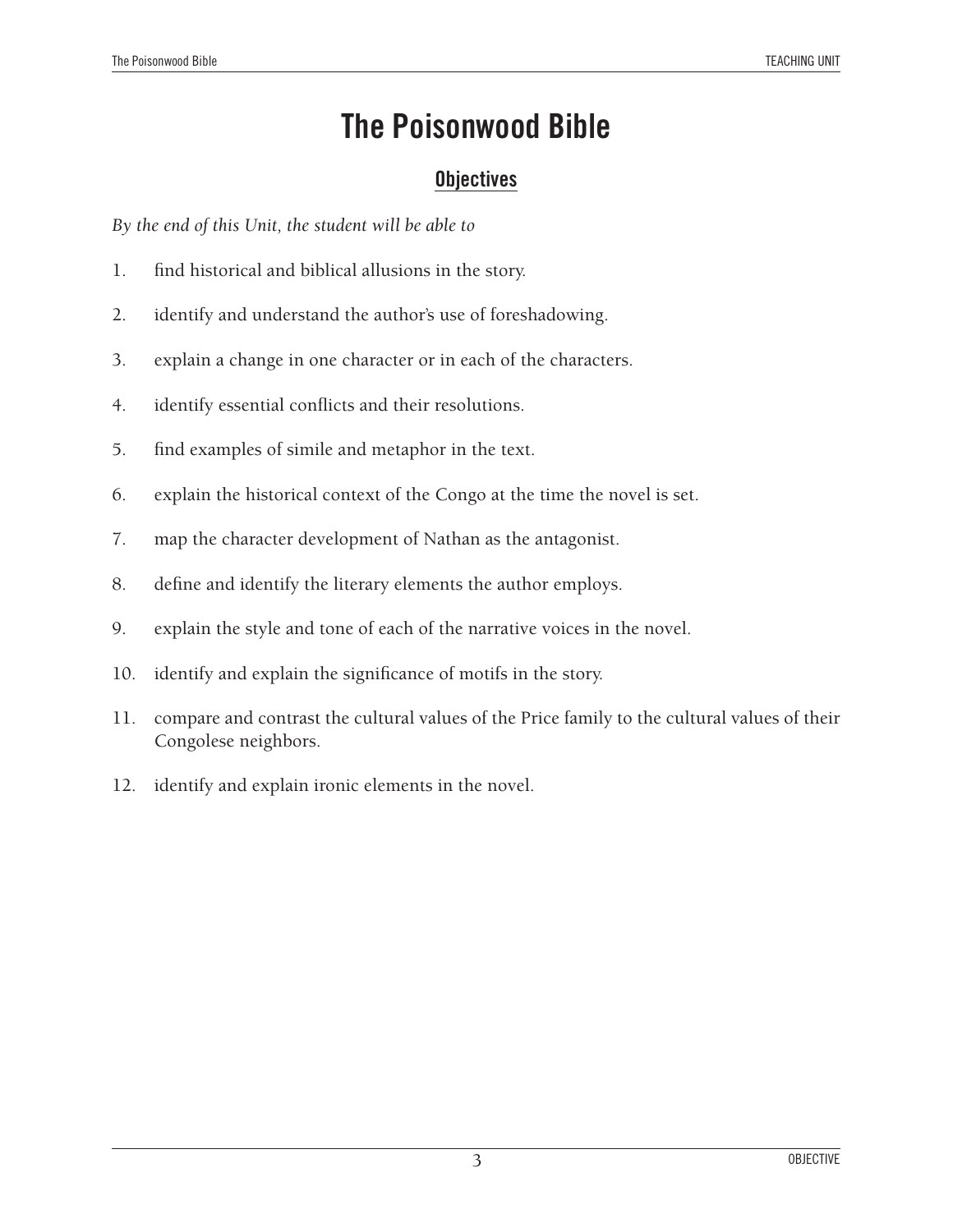## **Questions for Essay and Discussion**

- 1. Find an example of a biblical allusion. How does it function in the novel?
- 2. Choose one character, and explain how he or she changes throughout the course of the novel using examples from the text.
- 3. Word play is an important aspect of the novel. Adah is obsessed with rearranging letters and words to create new meaning. Conversely, Rachel appears oblivious to language and continuously uses the wrong words. Ironically, her vocabulary errors create unique insights: "Maybe he's been in Africa so long he has forgotten that we Christians have our own system of marriage, and it is called Monotony." Discuss either Adah or Rachel. How does their word play support concepts in the novel?
- 4. Discuss Rachel's survival technique: "[S]tick your elbows hard into the ribs of your neighbors to wedge yourself in, then pick up your feet so you won't get trampled." What does this technique reveal about her character?
- 5. What is significant about the recurring snake imagery? In what ways does this motif enhance the overall tone of the novel?
- 6. In the beginning of the novel, Orleanna says, "But what else could we have thought? Only that it began and ended with *us*. What do we know, even now? Ask the children. Look at what they grew up to be. We can only speak of the things we carried with us, and the things we took away." To whom do you imagine she is speaking, and why? What events are being foreshadowed here? Use evidence from the text to support this idea.
- 7. Identify elements of foreshadowing in the text. How effective are these at preparing the reader for the events of the novel?
- 8. Explore the symbolism of Adah's crooked posture. What is Kingsolver trying to convey through this character's deformity and eventual rehabilitation?
- 9. Orleanna admits once that ultimately a mother loves her children from the bottom up. This is her justification for choosing Ruth May over Adah and Adah over Leah. Do you agree with the logic of this statement? Why or why not?
- 10. Draw a parallel between the political struggles occurring in the Belgian Congo at the time period of the novel and any one of the personal struggles of any of the Prices. How are the two interconnected?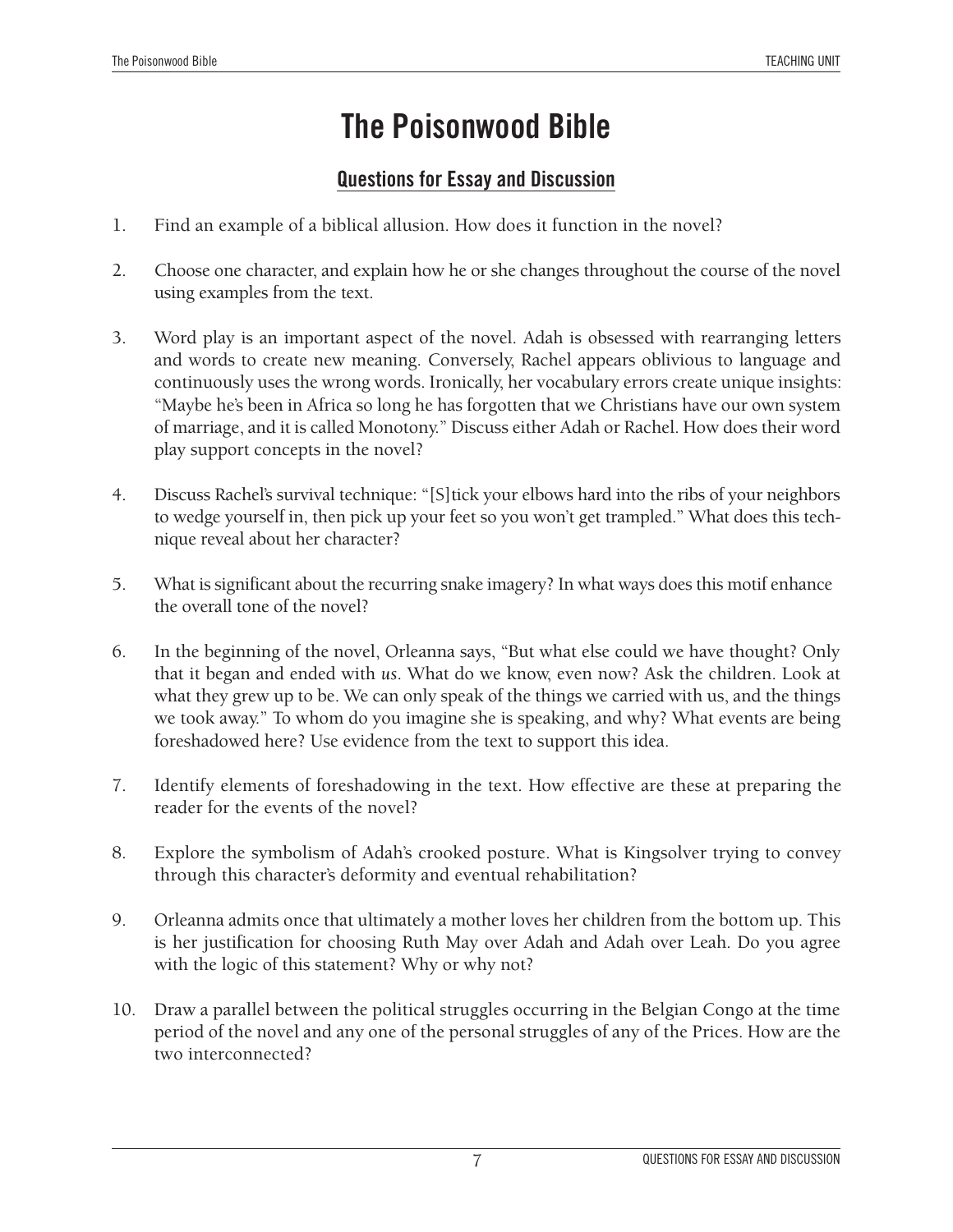### **Book One: Genesis**

### **Chapter 1: Orleanna Price – Chapter 2: Leah Price**

#### VOCABULARY

| accosting – approaching (someone) in a bold or aggressive manner<br>apocalypse – the end of the world; a biblical reference |
|-----------------------------------------------------------------------------------------------------------------------------|
| brindled – spotted and gray                                                                                                 |
| claustrophobic – afraid of small spaces                                                                                     |
| dominion – control                                                                                                          |
| imperious – demanding                                                                                                       |
| iota – a very small amount                                                                                                  |
| missionaries – religious followers who aim to spread their beliefs                                                          |
| okapi – an African animal that resembles a giraffe                                                                          |
| plantain – a tropical fruit similar to a banana                                                                             |
| progeny – children, offspring                                                                                               |
| vexed - annoyed, irritated                                                                                                  |

- 1. Why does Orleanna describe herself and her daughters from a third-person point of view at the start of the book?
- 2. When Orleanna says, "She could lose everything: herself, or worse, her children. Worst of all: *you*, her only secret. Her favorite," to whom is she referring when she says "you"*?*
- 3. In your opinion, what does Orleanna mean when she says, "One has only a life of one's own"? Do you agree with this statement? Explain your opinion.

<u> 1989 - Johann Barbara, martxa alemaniar amerikan a</u>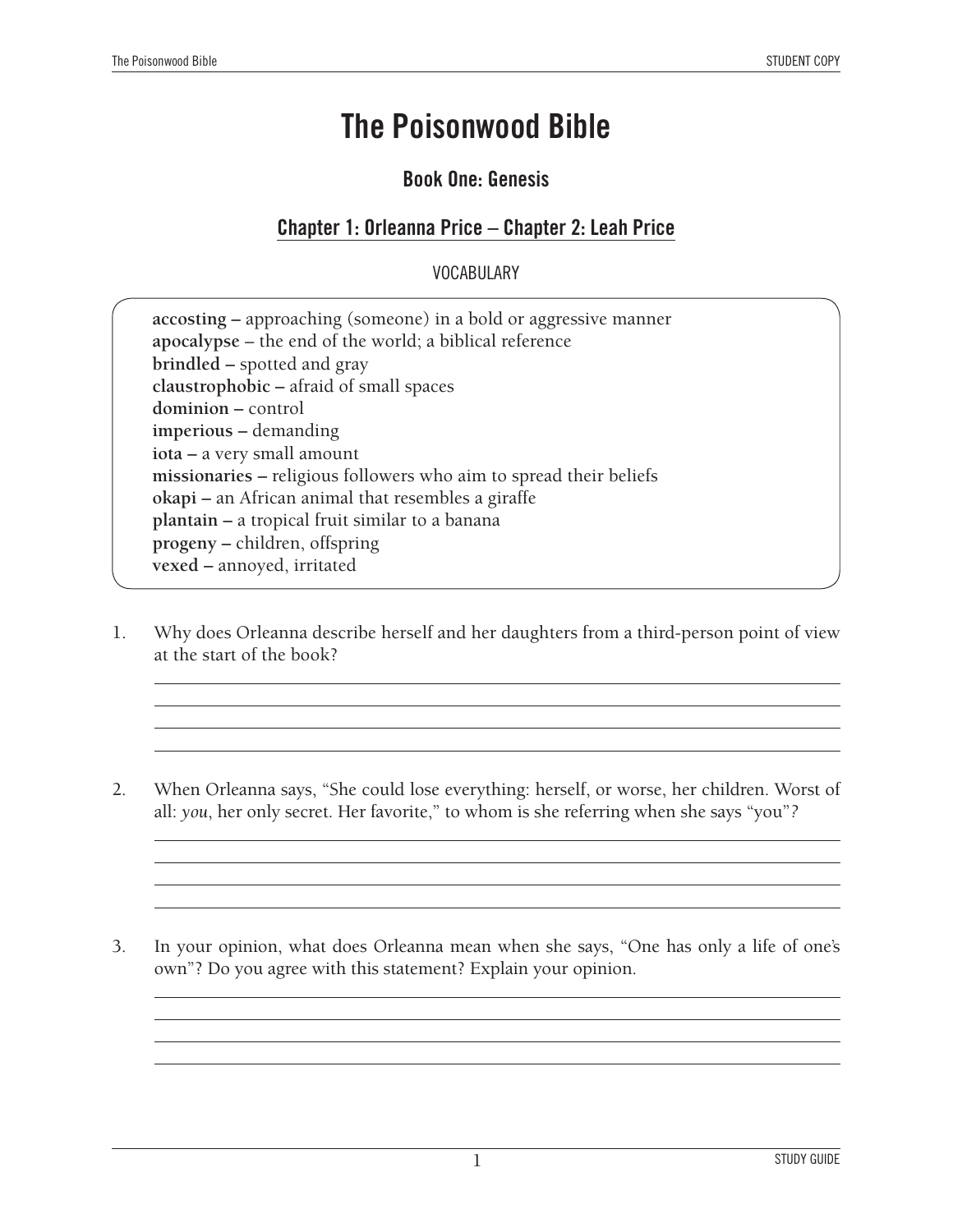- 4. Why does Mama Tataba call the Prices "fufu nsala"?
- 5. What are the two meanings for the phrase "Tata Nzolo"? Why is the difference between the two meanings important?

<u> 1989 - Johann Stoff, amerikansk politiker (d. 1989)</u> <u> 1989 - Andrea Santa Alemania, amerikana amerikana amerikana amerikana amerikana amerikana amerikana amerikan</u> <u> 1989 - Johann Stoff, amerikansk politiker (d. 1989)</u>

<u> 1980 - Johann Stoff, amerikansk politiker (\* 1908)</u>

<u> 1989 - Johann Stoff, deutscher Stoff, der Stoff, der Stoff, der Stoff, der Stoff, der Stoff, der Stoff, der S</u> <u> 1989 - Johann Stoff, deutscher Stoff, der Stoff, der Stoff, der Stoff, der Stoff, der Stoff, der Stoff, der S</u> <u> 1989 - Johann Stoff, amerikansk politiker (d. 1989)</u>

<u> 1989 - Johann Barn, mars ann an t-Amhain Aonaich an t-Aonaich an t-Aonaich ann an t-Aonaich ann an t-Aonaich</u>

<u> 1989 - Johann Stoff, amerikansk politiker (\* 1908)</u> and the control of the control of the control of the control of the control of the control of the control of the

- 6. What frustrates Tata Ndu about the church?
- 7. According to Orleanna, Nathan's heart has been hardened. He will refuse to change for Africa a third time. What is your opinion of Nathan's decision? Predict how Nathan's stubbornness will play a role in the story.
- 8. Leah says: "I always believed any sin was easily rectified if only you let Jesus Christ into your heart, but here it gets complicated." How does this quote signal a change in Leah's character?

<u> 1989 - Johann Stoff, amerikansk politiker (d. 1989)</u> 

- 9. Who is the first Price to befriend the villagers? Why do you think this is?
- 10. With whom does Leah become friends? Describe him.

<u> 1989 - Andrea Station Barbara, amerikan personal (h. 1989).</u> <u> 1989 - Johann Stoff, amerikansk politiker (\* 1908)</u>